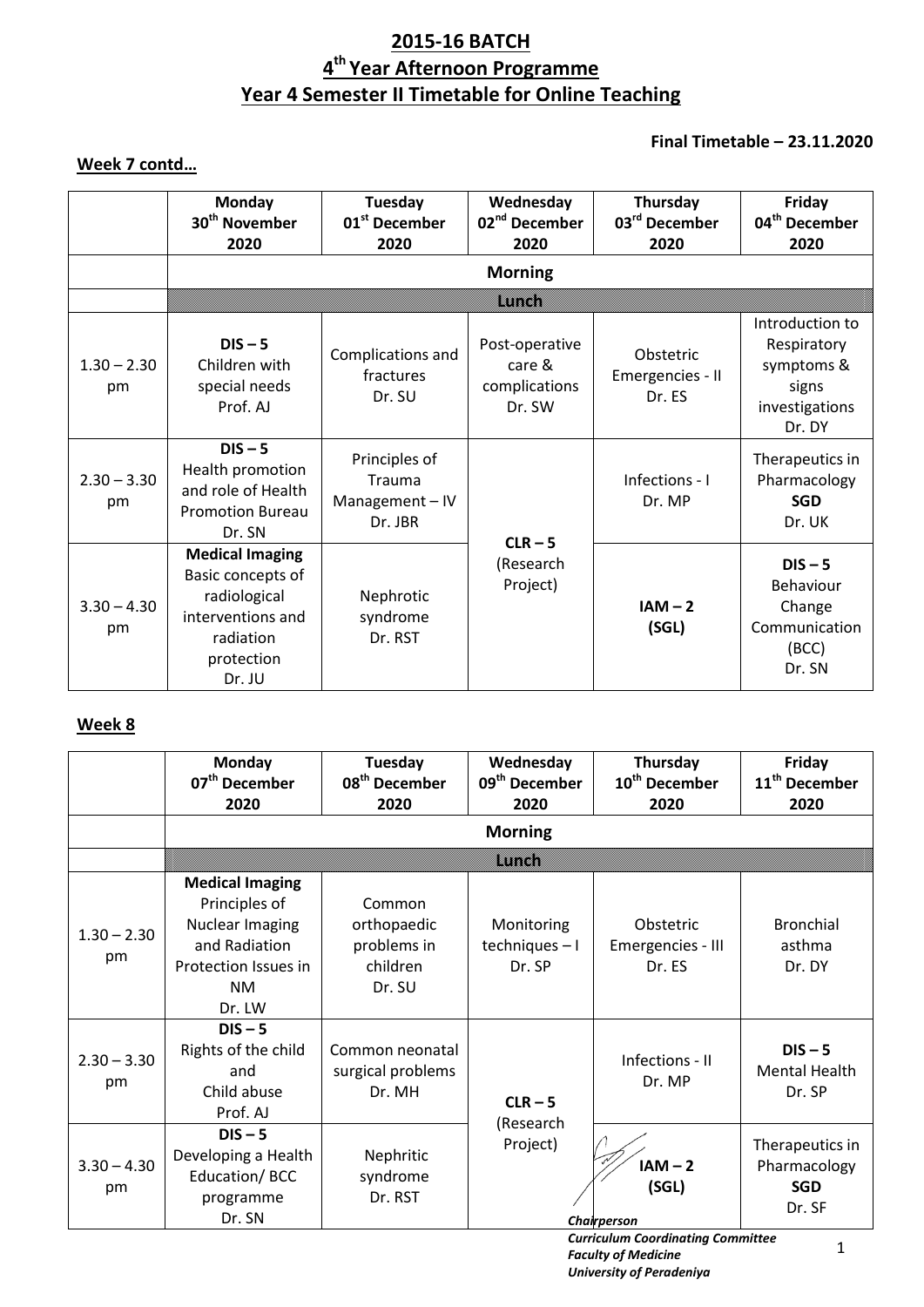### **Week 9**

|                     | Monday<br>14 <sup>th</sup> December<br>2020                                                                                | Tuesday<br>15 <sup>th</sup> December<br>2020             | Wednesday<br>16 <sup>th</sup> December<br>2020 | Thursday<br>17 <sup>th</sup> December<br>2020 | Friday<br>18 <sup>th</sup> December<br>2020             |
|---------------------|----------------------------------------------------------------------------------------------------------------------------|----------------------------------------------------------|------------------------------------------------|-----------------------------------------------|---------------------------------------------------------|
|                     |                                                                                                                            |                                                          | <b>Morning</b>                                 |                                               |                                                         |
|                     |                                                                                                                            |                                                          | man                                            |                                               |                                                         |
| $1.30 - 2.30$<br>pm | $DIS - 5$                                                                                                                  | Bone tumours<br>Dr. SU                                   | Monitoring<br>techniques - II<br>Dr. SP        | Antepartum<br>Haemorrhage<br>Dr. ES           | <b>COPD</b><br>Dr. DY                                   |
| $2.30 - 3.30$<br>pm | <b>Health Economics</b><br>Prof. SD                                                                                        | Paediatric trauma<br>and Solid organ<br>injury<br>Dr. MH | $CLR - 5$                                      | Diseases of<br>Spinal cord<br>Dr. MP          | Therapeutics in<br>Pharmacology<br><b>SGD</b><br>Dr. UD |
| $3.30 - 4.30$<br>pm | <b>Medical Imaging</b><br><b>Nuclear Imaging</b><br>of Urinary Tract<br>Pathology and<br>Obstructive<br>Uropathy<br>Dr. LW | Evaluation of a<br>child with<br>haematuria<br>Prof. ASA | (Research<br>Project)<br><b>SGL</b>            | $IAM -2$<br>(SGL)                             | $DIS - 5$<br>(Community<br>Medicine)<br><b>SGL</b>      |

# **\*\*\* Christmas Vacation from 21st to 27th December 2020**

### **Week 10**

|                     | <b>Monday</b><br>28 <sup>th</sup> December<br>2020                                                                               | Tuesday<br>29 <sup>th</sup> December<br>2020 | Wednesday<br>30 <sup>th</sup> December<br>2020   | Thursday<br>31 <sup>st</sup> December<br>2020                         | Friday<br>01 <sup>st</sup> January<br>2021              |                                                    |
|---------------------|----------------------------------------------------------------------------------------------------------------------------------|----------------------------------------------|--------------------------------------------------|-----------------------------------------------------------------------|---------------------------------------------------------|----------------------------------------------------|
|                     |                                                                                                                                  |                                              | <b>Morning</b>                                   |                                                                       |                                                         |                                                    |
|                     |                                                                                                                                  |                                              | wren                                             |                                                                       |                                                         |                                                    |
| $1.30 - 2.30$<br>pm | <b>Medical Imaging</b><br>Application of<br>Nuclear imaging in<br>Thyroid diseases<br>other common<br>endocrinopathies<br>Dr. LW |                                              | Respiratory<br>failure &<br>management<br>Dr. AA | Malpresentatios<br>and malpositions/<br>Breech delivery - I<br>Dr. ES | Pneumonia<br>Dr. DY                                     |                                                    |
| $2.30 - 3.30$<br>pm | $DIS - 5$<br>Hospital<br>administration                                                                                          | <b>Public</b><br><b>Holiday</b>              |                                                  | $CLR - 5$<br>(Research<br>Project)                                    | Neuropathies<br>Dr. MP                                  | $DIS - 5$<br>(Community<br>Medicine)<br><b>SGL</b> |
| $3.30 - 4.30$<br>pm | Dr. CW                                                                                                                           |                                              | <b>SGL</b>                                       | $IAM - 2$<br>(SGL)                                                    | Therapeutics in<br>Pharmacology<br><b>SGD</b><br>Dr. YI |                                                    |

*Chairperson Curriculum Coordinating Committee Faculty of Medicine University of Peradeniya*